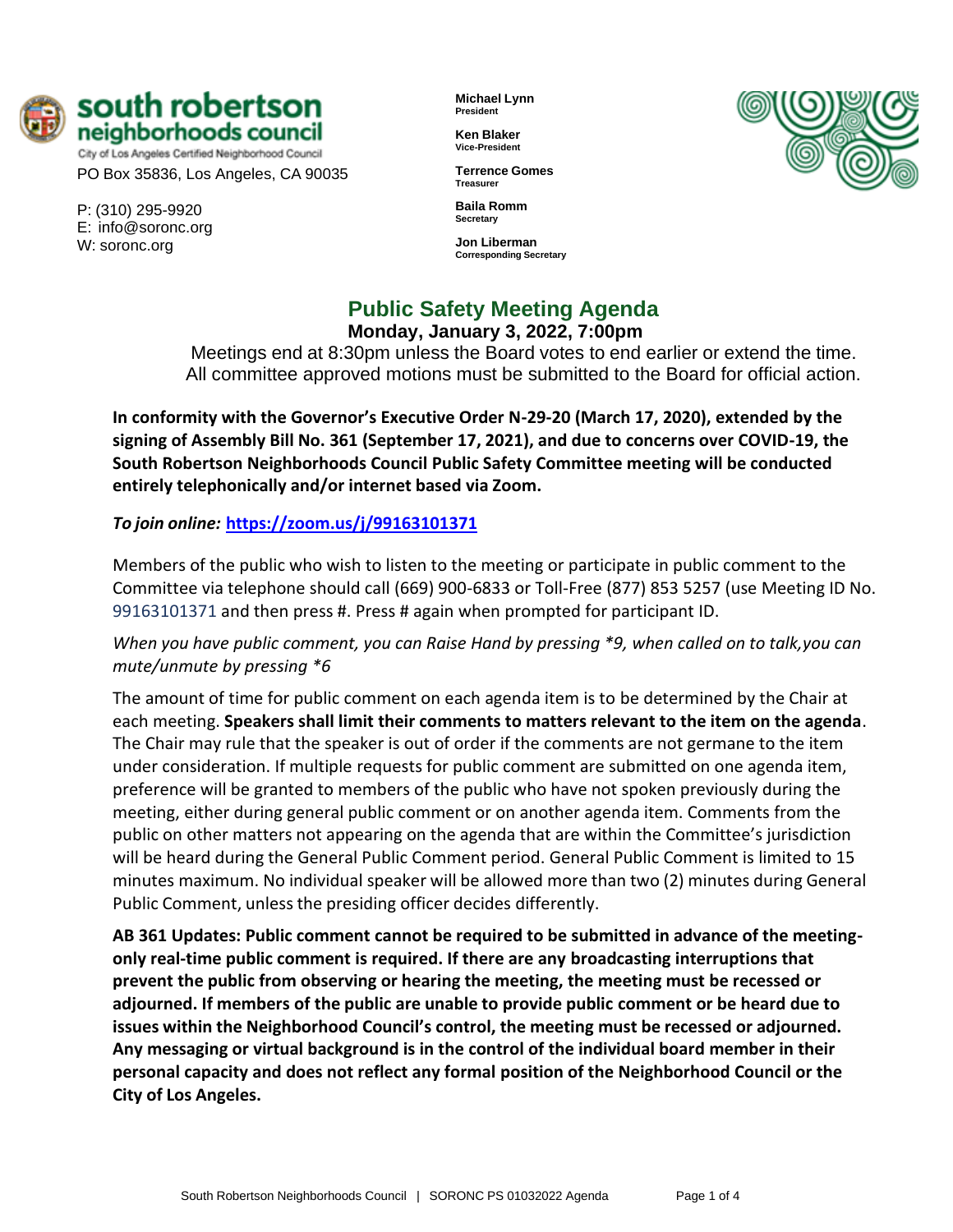# 1. **Call to Order & Roll Call**

- 2. **Pledge of Allegiance**
- 3. **General Public Comment** *(time for each speaker to be determined by- 15min divided by # virtual hands raised: max 2 minutes per speaker)*

### 4. **Brief Committee Announcements**

- a. Items for Future Committee Agendas
- b. Other Brief Committee Announcements

# 5. **Community Reports**

- a. LAPD (Ojeda)
- b. LAFD
	- 1. NTP Updates and possible action on program planning
- c. Office of CD 5
- d. Office of CD 10
- e. Office of City Attorney

### **Updates**

- 6. Discussion and possible action to have enforcement in La Cienega Heights, Sawyer and Holt, for the posted sign of vehicles prohibited over 6000 pounds.
- 7. Discussion and possible action to partner with LAPD to host a catalytic converter etching event.
- 8. Discussion and possible action to work with the State and Federal Government to create a law and process to have all catalytic converters require a paper trail from repair to scrap. Draft letter.

### **New Business**

- 9. Discussion and possible motion on meeting dates for the Public Safety Committee for 2022. Alternate dates recommended for June  $6<sup>th</sup>$ , July  $4<sup>th</sup>$ , and September  $5<sup>th</sup>$ .
- 10. Discussion and possible action on out of order pedestrian signal 9000 block of Pico Blvd and how to get the city to activate the signal.
- 11. Discussion and possible action to review recent hit and run pedestrian vs vehicle incidents and review of the High Incident Network and how to get better enforcement to prevent these incidents with our city partners.
- 12. Discussion and possible action on recent fires of vehicles in the SORO area and how to prevent these tragic incidents.
- 13. Discussion and possible action of the two possible murders at 8641 W. Olympic Blvd and how community members can make their community safer.
- 14. Adjournment